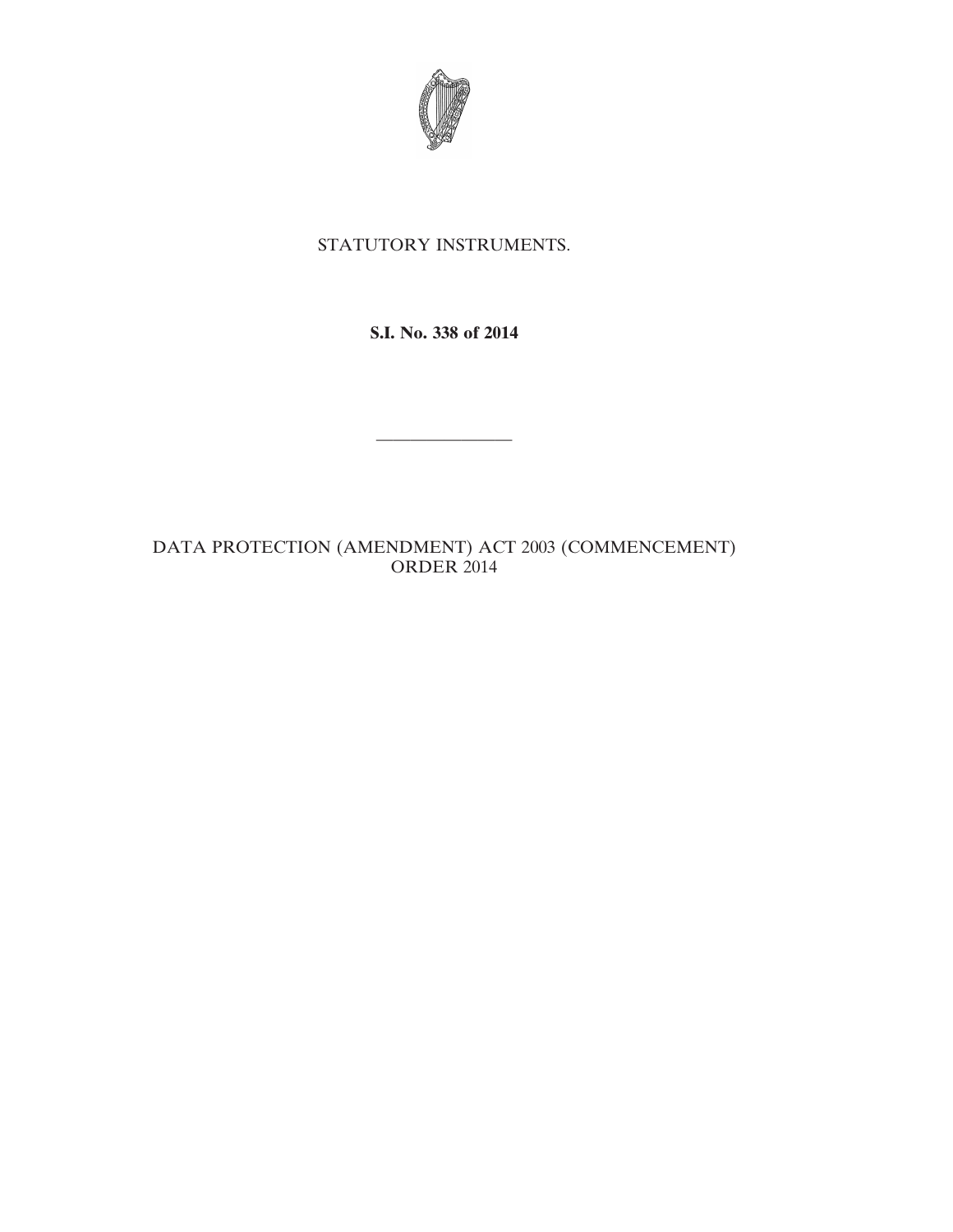## DATA PROTECTION (AMENDMENT) ACT 2003 (COMMENCEMENT) ORDER 2014

I, FRANCES FITZGERALD, Minister for Justice and Equality, in exercise of the powers conferred on me by section 23(3) of the Data Protection (Amendment) Act 2003 (No. 6 of 2003) (as adapted by the Justice and Law Reform (Alteration of Name of Department and Title of Minister) Order 2011 (S.I. No. 138 of 2011)), hereby order as follows:

1. This Order may be cited as the Data Protection (Amendment) Act 2003 (Commencement) Order 2014.

2. The 18th day of July 2014 is fixed as the day on which the Data Protection (Amendment) Act 2003 (No. 6 of 2003), insofar as it is not already in operation, shall come into operation.



GIVEN under my Official Seal, 18 July 2014.

> FRANCES FITZGERALD, Minister for Justice and Equality.

*Notice of the making of this Statutory Instrument was published in "Iris Oifigiúil" of* 25*th July*, 2014.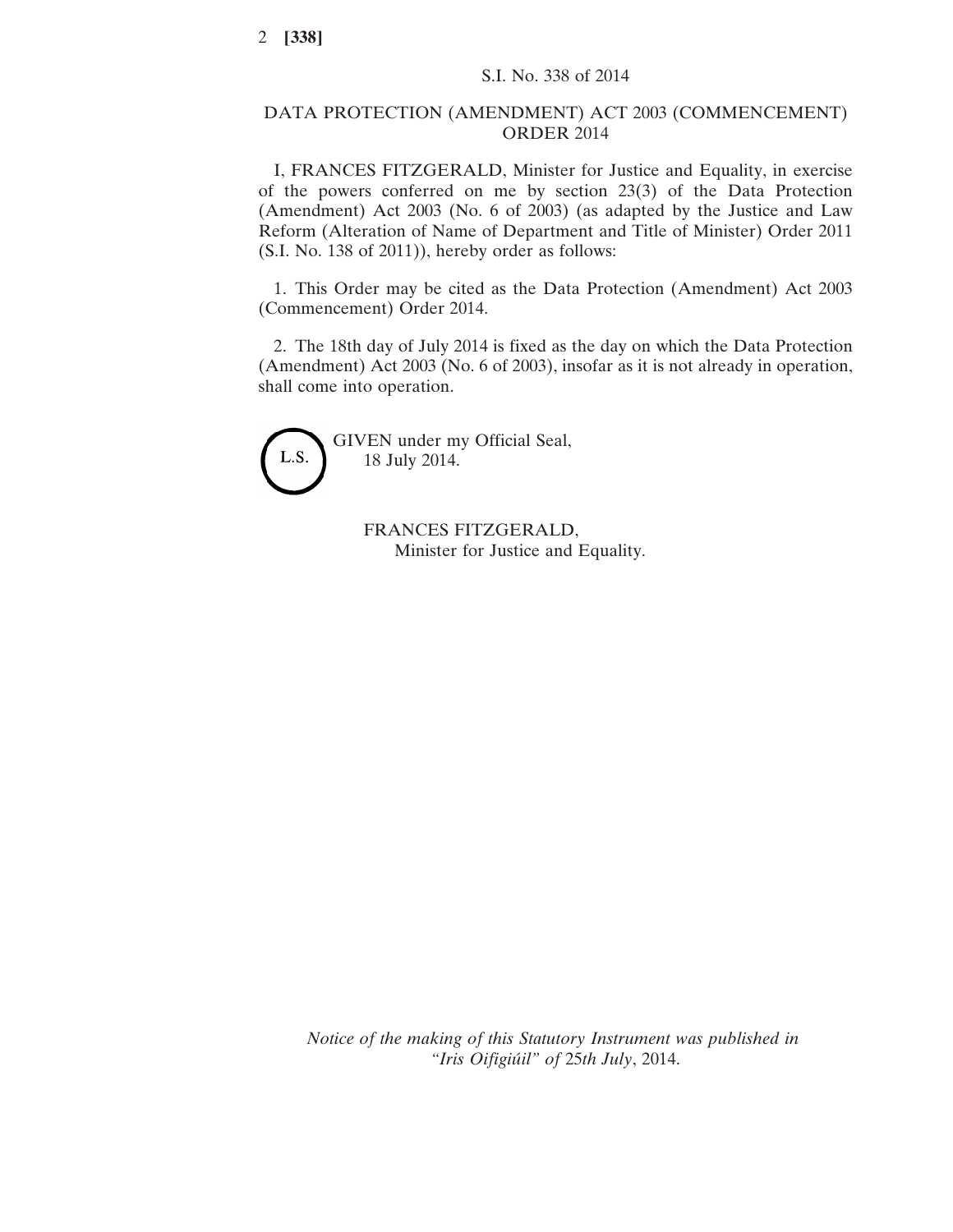**[338]** 3

## EXPLANATORY NOTE

*(This note is not part of the Instrument and does not purport to be a legal interpretation.)*

This Order appoints 18th July 2014 as the date on which the Data Protection (Amendment) Act 2003, insofar as it is not already in operation, comes into force.

The effect of this Order is to commence section 5(*d*) of the 2003 Act in so far as it inserts subsection (13) of section 4 of the Data Protection Act 1988. This provision makes it unlawful for employers to require employees or applicants for employment to make an access request seeking copies of personal data which is then made available to the employer or prospective employer. This provision also applies to any person who engages another person to provide a service.